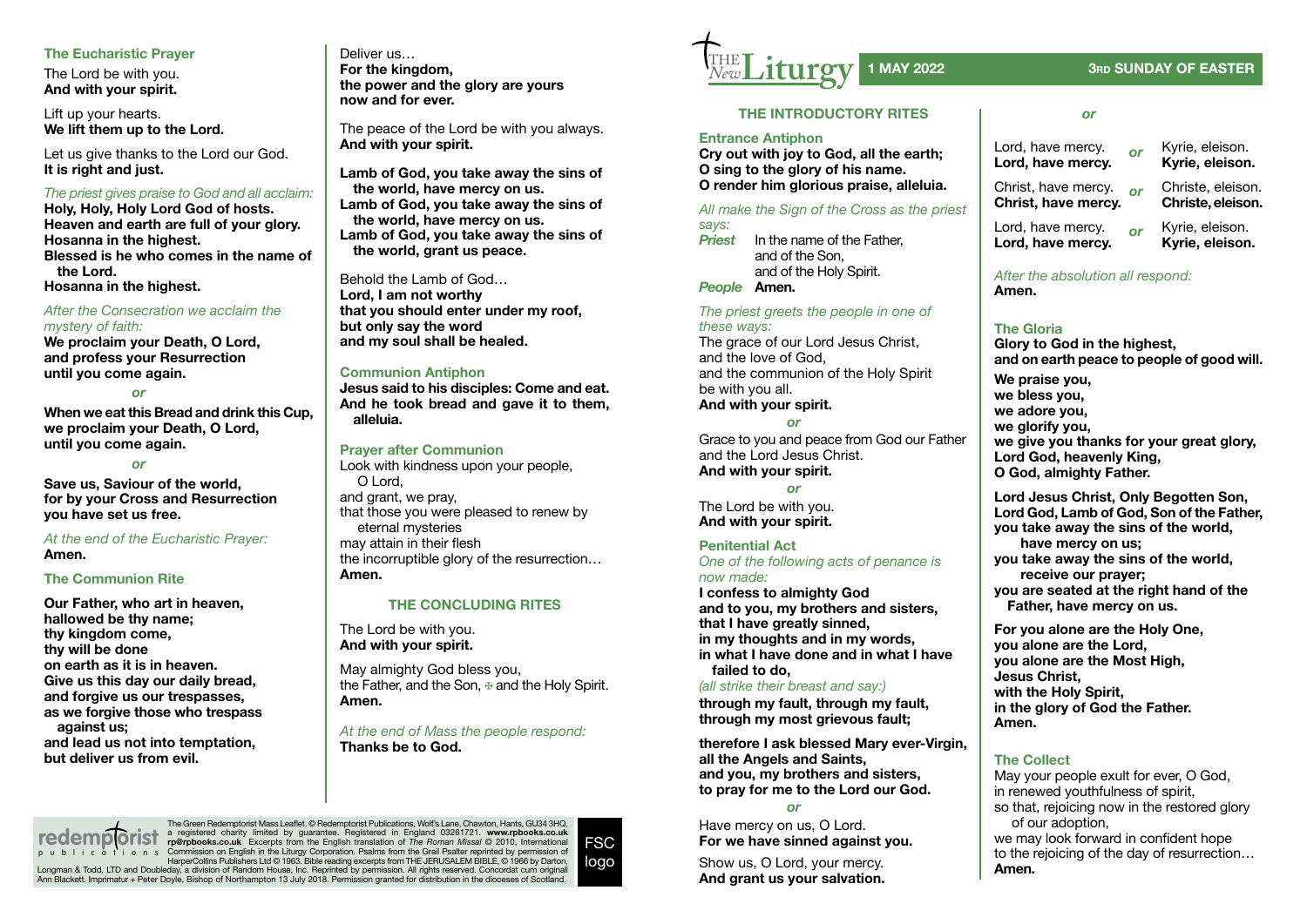#### **THE LITURGY OF THE WORD First Reading** Acts 5:27-32. 40-41 A reading from the Acts of the Apostles. We are witnesses of all this, we and the Holy Spirit.

The high priest demanded an explanation of the apostles. "We gave you a formal warning," he said, "not to preach in this name, and what have you done? You have filled Jerusalem with your teaching, and seem determined to fix the quilt of this man's death on us." In reply Peter and the apostles said, "Obedience to God comes before obedience to men; it was the God of our ancestors who raised up Jesus, but it was you who had him executed by hanging on a tree. By his own right hand God has now raised him up to be leader and saviour, to give repentance and forgiveness of sins through him to Israel. We are witnesses to all this, we and the Holy Spirit whom God has given to those who obey him." They warned the apostles not to speak in the name of Jesus and released them. And so they left the presence of the Sanhedrin glad to have had the honour of suffering humiliation for the sake of the name.

The word of the Lord. **Thanks be to God.**

#### **Psalm** Psalm 29

**R. I will praise you, Lord, you have rescued me.**

#### *or* **Alleluia!**

1. I will praise you, Lord, you have rescued me

and have not let my enemies rejoice over me.

O Lord, you have raised my soul from the dead,

restored me to life from those who sink into the grave. **R.**

2. Sing psalms to the Lord, you who love him,

give thanks to his holy name.

His anger lasts but a moment; his favour through life.

At night there are tears, but joy comes with dawn. **R.**

3. The Lord listened and had pity. The Lord came to my help.

- For me you have changed my mourning into dancing;
- O Lord my God, I will thank you for ever. **R.**

#### **Second Reading** Apocalypse 5:11-14 A reading from the book of the Apocalypse. The Lamb that was sacrificed is worthy to be given riches and power.

In my vision, I, John, heard the sound of an immense number of angels gathered round the throne and the animals and the elders; there were ten thousand times ten thousand of them and thousands upon thousands, shouting, "The Lamb that was sacrificed is worthy to be given power, riches, wisdom, strength, honour, glory and blessing." Then I heard all the living things in creation – everything that lives in the air, and on the ground, and under the ground, and in the sea, crying, "To the One who is sitting on the throne and to the Lamb, be all praise, honour, glory and power, for ever and ever." And the four animals said, "Amen"; and the elders prostrated themselves to worship.

The word of the Lord. **Thanks be to God.**

# **Gospel Acclamation**

**Alleluia, alleluia! Lord Jesus, explain the scriptures to us. Make our hearts burn within us as you talk to us. Alleluia!**

The Lord be with you. **And with your spirit.**

A reading from the holy Gospel according to John.

**Glory to you, O Lord.** 

#### **Gospel** John 21:1-19

Jesus stepped forward, took the bread and gave it to them, and the same with the fish. *(for shorter form read between > <)*

**>** Jesus showed himself again to the disciples. It was by the Sea of Tiberias, and it happened like this: Simon Peter, Thomas called the Twin, Nathanael from Cana in Galilee, the sons of Zebedee and two more of his disciples were together. Simon Peter said, "I'm going fishing." They replied, "We'll come with you." They went out and got into the boat but caught nothing that night.

It was light by now and there stood Jesus on the shore, though the disciples did not realise that it was Jesus. Jesus called out, "Have you caught anything, friends?" And when they answered, "No," he said, "Throw the net out to starboard and you'll find something." So they dropped the net, and there were so many fish that they could not haul it in. The disciple Jesus loved said to Peter, "It is the Lord." At these words "It is the Lord", Simon Peter, who had practically nothing on, wrapped his cloak round him and jumped into the water. The other disciples came on in the boat, towing the net and the fish; they were only about a hundred yards from land.

As soon as they came ashore they saw that there was some bread there, and a charcoal fire with fish cooking on it. Jesus said. "Bring some of the fish you have just caught." Simon Peter went aboard and dragged the net to the shore, full of big fish, one hundred and fifty-three of them; and in spite of there being so many the net was not broken. Jesus said to them, "Come and have breakfast." None of the disciples was bold enough to ask, "Who are you?"; they knew quite well it was the Lord. Jesus then stepped forward, took the bread and gave it to them, and the same with the fish. This was the third time that Jesus showed himself to the disciples after rising from the dead. **<**

After the meal Jesus said to Simon Peter, "Simon son of John, do you love me more than these others do?" He answered, "Yes Lord, you know I love you." Jesus said to him, "Feed my lambs." A second time he said to him, "Simon son of John, do you love me?" He replied, "Yes, Lord, you know I love you." Jesus said to him, "Look after my sheep." Then he said to him a third time, "Simon son of John, do you love me?" Peter was upset that he asked him the third time, "Do you love me?" and said, "Lord, you know everything; you know I love you." Jesus said to him, "Feed my sheep.

"I tell you most solemnly, when you were young you put on your own belt and walked where you liked; but when you grow old you will stretch out your hands, and somebody else will put a belt round you and take you where you would rather not go."

In these words he indicated the kind of death by which Peter would give glory to God. After this he said, "Follow me."

The Gospel of the Lord. **Praise to you, Lord Jesus Christ.**

#### **The Homily**

#### **The Profession of Faith**

**I believe in God, the Father almighty, Creator of heaven and earth, and in Jesus Christ, his only Son, our Lord,** *(all bow during the next two lines)*

**who was conceived by the Holy Spirit, born of the Virgin Mary, suffered under Pontius Pilate, was crucified, died and was buried; he descended into hell; on the third day he rose again from the dead;**

**he ascended into heaven,**

**and is seated at the right hand of God the Father almighty;**

**from there he will come to judge the living and the dead.**

**I believe in the Holy Spirit, the holy catholic Church, the communion of saints, the forgiveness of sins, the resurrection of the body, and life everlasting. Amen.**

*The bidding prayers now follow:* Let us pray to the Lord.

**Lord, hear our prayer.**

### **THE LITURGY OF THE EUCHARIST**

*If the prayers of blessing are said aloud the people acclaim each time:* 

**Blessed be God for ever.**

Pray, brethren (brothers and sisters)… **May the Lord accept the sacrifice at your hands**

**for the praise and glory of his name, for our good**

**and the good of all his holy Church.**

#### **Prayer over the Offerings**

Receive, O Lord, we pray, these offerings of your exultant Church, and, as you have given her cause for such great gladness, grant also that the gifts we bring

may bear fruit in perpetual happiness… **Amen.**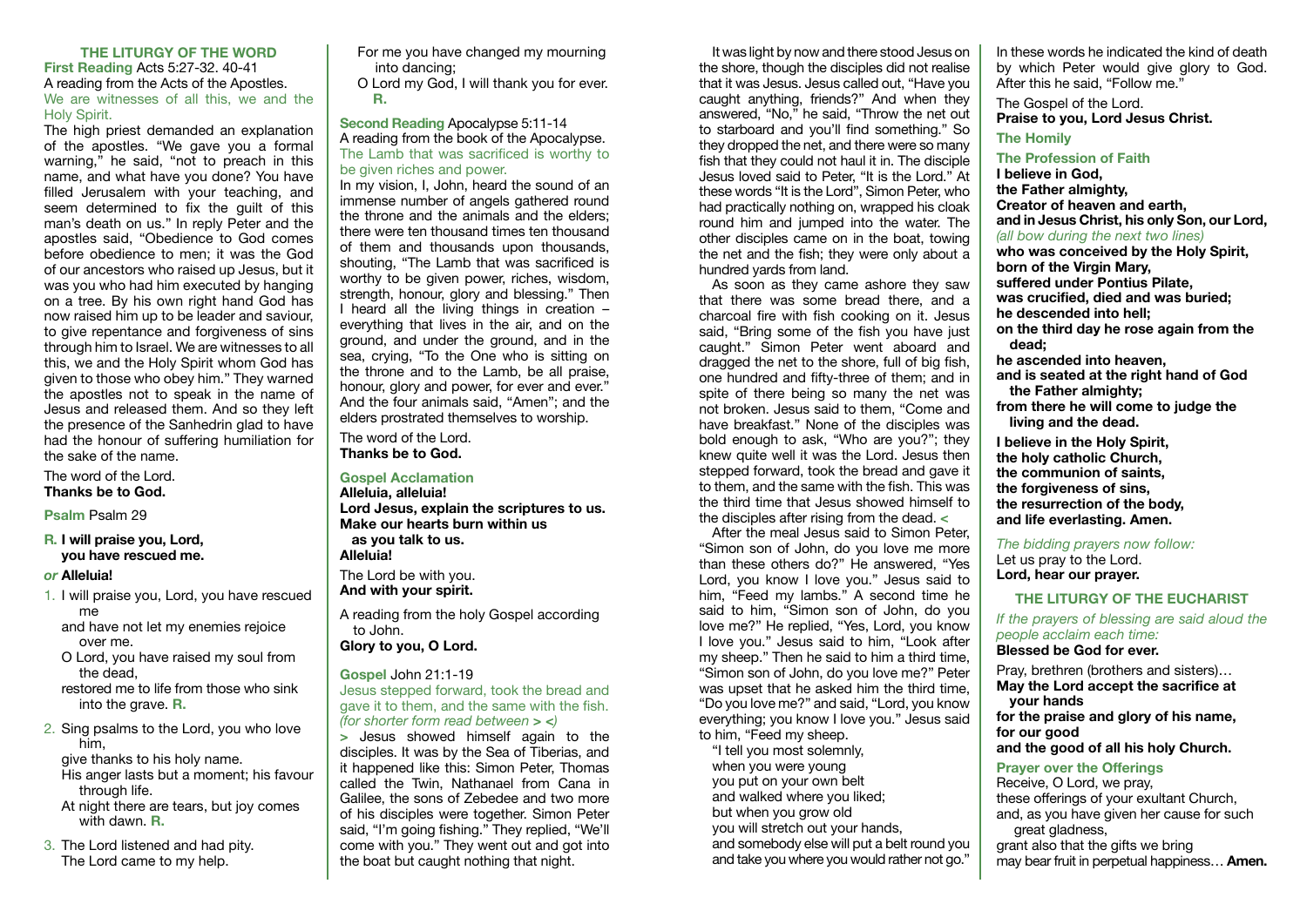# *After the Consecration we acclaim the mystery of faith:*

**We proclaim your Death, O Lord, and profess your Resurrection until you come again.**

#### *or*

**When we eat this Bread and drink this Cup, we proclaim your Death, O Lord, until you come again.**

#### *or*

**Save us, Saviour of the world, for by your Cross and Resurrection you have set us free.**

### *At the end of the Eucharistic Prayer:*  **Amen.**

#### **The Communion Rite**

**Our Father, who art in heaven, hallowed be thy name; thy kingdom come, thy will be done on earth as it is in heaven. Give us this day our daily bread, and forgive us our trespasses, as we forgive those who trespass against us; and lead us not into temptation, but deliver us from evil.**

### Deliver us…

**For the kingdom, the power and the glory are yours now and for ever.**

The peace of the Lord be with you always. **And with your spirit.**

**Lamb of God, you take away the sins of the world, have mercy on us. Lamb of God, you take away the sins of the world, have mercy on us. Lamb of God, you take away the sins of the world, grant us peace.**

Behold the Lamb of God… **Lord, I am not worthy that you should enter under my roof,**

**but only say the word and my soul shall be healed.**

### **Communion Antiphon**

**The Good Shepherd has risen, who laid down his life for his sheep and willingly died for his flock, alleluia.**

#### **Prayer after Communion**

Look upon your flock, kind Shepherd, and be pleased to settle in eternal pastures the sheep you have redeemed by the Precious Blood of your Son… **Amen.**

# **THE CONCLUDING RITES**

The Lord be with you. **And with your spirit.**

May almighty God bless you, the Father, and the Son, ⊕ and the Holy Spirit. **Amen.**

*At the end of Mass the people respond:* **Thanks be to God.**

*iturgy New*

# **THE INTRODUCTORY RITES**

#### **Entrance Antiphon**

**The merciful love of the Lord fills the earth;**

**by the word of the Lord the heavens were made, alleluia.**

# *All make the Sign of the Cross as the priest says:*

*Priest* In the name of the Father, and of the Son, and of the Holy Spirit.

*People* **Amen.**

# *The priest greets the people in one of these ways:*

The grace of our Lord Jesus Christ. and the love of God, and the communion of the Holy Spirit be with you all. **And with your spirit.**

*or*

Grace to you and peace from God our Father and the Lord Jesus Christ. **And with your spirit.**

*or*

The Lord be with you. **And with your spirit.**

## **Penitential Act**

*One of the following acts of penance is now made:*

**I confess to almighty God and to you, my brothers and sisters, that I have greatly sinned, in my thoughts and in my words, in what I have done and in what I have failed to do,**

#### *(all strike their breast and say:)*

**through my fault, through my fault, through my most grievous fault;**

**therefore I ask blessed Mary ever-Virgin, all the Angels and Saints,**

**and you, my brothers and sisters, to pray for me to the Lord our God.**

## *or* Have mercy on us, O Lord. **For we have sinned against you.**

#### Show us, O Lord, your mercy. **And grant us your salvation.**

*or*

Lord, have mercy. *or* Kyrie, eleison.

Christ, have mercy. **or** Christe, eleison.<br>**Christ, have mercy. Christe, eleison. Christ. have mercy.** 

**Lord, have mercy.** 

Lord, have mercy. *or* Kyrie, eleison. **Lord, have mercy.** 

*After the absolution all respond:* **Amen.**

# **The Gloria**

**Glory to God in the highest, and on earth peace to people of good will. We praise you, we bless you, we adore you, we glorify you, we give you thanks for your great glory, Lord God, heavenly King, O God, almighty Father.**

**Lord Jesus Christ, Only Begotten Son, Lord God, Lamb of God, Son of the Father, you take away the sins of the world, have mercy on us; you take away the sins of the world, receive our prayer; you are seated at the right hand of the Father, have mercy on us.**

**For you alone are the Holy One, you alone are the Lord, you alone are the Most High, Jesus Christ, with the Holy Spirit, in the glory of God the Father. Amen.**



FSC logo

**8 MAY 2022 4th SUNDAY OF EASTER**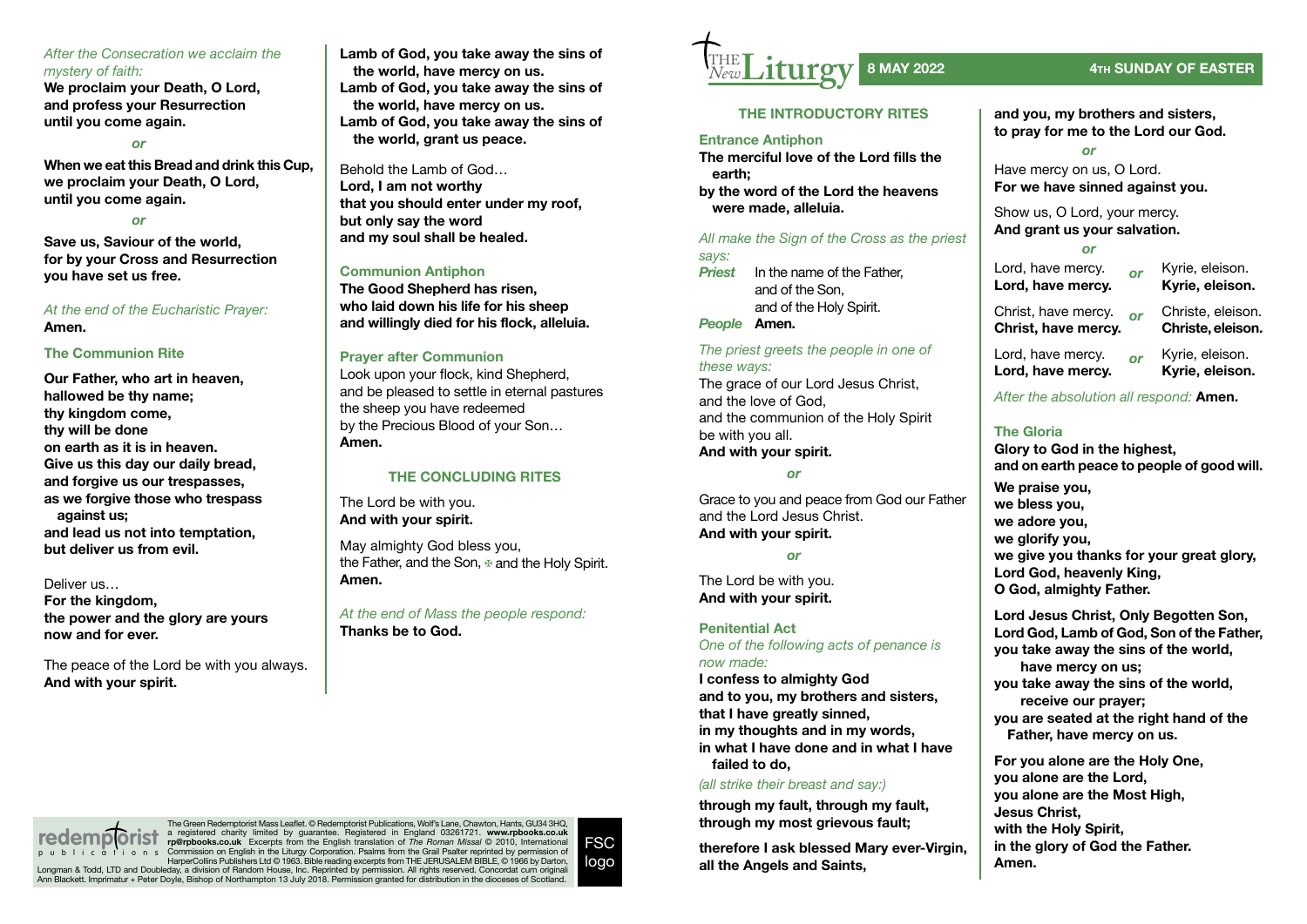#### **The Collect**

Almighty ever-living God, lead us to a share in the joys of heaven, so that the humble flock may reach where the brave Shepherd has gone before… **Amen.**

# **THE LITURGY OF THE WORD**

#### **First Reading** Acts 13:14. 43-52 A reading from the Acts of the Apostles. We must turn to the pagans.

Paul and Barnabas carried on from Perga till they reached Antioch in Pisidia. Here they went to synagogue on the sabbath and took their seats.

When the meeting broke up, many Jews and devout converts joined Paul and Barnabas, and in their talks with them Paul and Barnabas urged them to remain faithful to the grace God had given them.

The next sabbath almost the whole town assembled to hear the word of God. When they saw the crowds, the Jews, prompted by jealousy, used blasphemies and contradicted everything Paul said. Then Paul and Barnabas spoke out boldly. "We had to proclaim the word of God to you first, but since you have rejected it, since you do not think yourselves worthy of eternal life, we must turn to the pagans. For this is what the Lord commanded us to do when he said:

I have made you a light for the nations,

so that my salvation may reach the ends of the earth."

It made the pagans very happy to hear this and they thanked the Lord for his message; all who were destined for eternal life became believers. Thus the word of the Lord spread through the whole countryside.

But the Jews worked upon some of the devout women of the upper classes and the leading men of the city and persuaded them to turn against Paul and Barnabas and expel them from their territory. So they shook the dust from their feet in defiance and went off to Iconium; but the disciples were filled with joy and the Holy Spirit.

The word of the Lord. **Thanks be to God.**

# **Psalm** Psalm 99

**R. We are his people, the sheep of his flock.**

# *or* **Alleluia!**

1. Cry out with joy to the Lord, all the earth.

Serve the Lord with gladness. Come before him, singing for joy. **R.**

- 2. Know that he, the Lord, is God. He made us, we belong to him, we are his people, the sheep of his flock. **R.**
- 3. Indeed, how good is the Lord, eternal his merciful love. He is faithful from age to age. **R.**

# **Second Reading** Apocalypse 7:9. 14-17 A reading from the book of the Apocalypse. The Lamb will be their shepherd and will lead them to springs of living water.

I, John, saw a huge number, impossible to count, of people from every nation, race, tribe and language; they were standing in front of the throne and in front of the Lamb, dressed in white robes and holding palms in their hands. One of the elders said to me, "These are the people who have been through the great persecution, and because they have washed their robes white again in the blood of the Lamb, they now stand in front of God's throne and serve him day and night in his sanctuary; and the One who sits on the throne will spread his tent over them. They will never hunger or thirst again; neither the sun nor scorching wind will ever plague them, because the Lamb who is at the throne will be their shepherd and will lead them to springs of living water, and God will wipe away all tears from their eyes."

The word of the Lord. **Thanks be to God.**

# **Gospel Acclamation**

# **Alleluia, alleluia!**

**I am the good shepherd, says the Lord; I know my own sheep and my own know me. Alleluia!**

## The Lord be with you. **And with your spirit.**

A reading from the holy Gospel according to John. **Glory to you, O Lord.** 

#### **Gospel** John 10:27-30 I give eternal life to the sheep that belong

to me.

Jesus said:

"The sheep that belong to me listen to my voice; I know them and they follow me. I give them eternal life:

they will never be lost and no one will ever steal them from me.

The Father who gave them to me is

- greater than anyone,
- and no one can steal from the Father. The Father and I are one."

The Gospel of the Lord. **Praise to you, Lord Jesus Christ.**

# **The Homily**

# **The Profession of Faith**

**I believe in God, the Father almighty, Creator of heaven and earth, and in Jesus Christ, his only Son, our Lord,**

# *(all bow during the next two lines)*

**who was conceived by the Holy Spirit, born of the Virgin Mary, suffered under Pontius Pilate, was crucified, died and was buried; he descended into hell; on the third day he rose again from the dead; he ascended into heaven, and is seated at the right hand of God the Father almighty;**

**from there he will come to judge the living and the dead.**

**I believe in the Holy Spirit, the holy catholic Church,**

**the communion of saints, the forgiveness of sins, the resurrection of the body, and life everlasting. Amen.**

*The bidding prayers now follow:* Let us pray to the Lord. **Lord, hear our prayer.**

# **THE LITURGY OF THE EUCHARIST**

*If the prayers of blessing are said aloud the people acclaim each time:* 

#### **Blessed be God for ever.**

Pray, brethren (brothers and sisters)… **May the Lord accept the sacrifice at your hands for the praise and glory of his name, for our good and the good of all his holy Church.**

# **Prayer over the Offerings**

Grant, we pray, O Lord, that we may always find delight in these paschal mysteries, so that the renewal constantly at work within us may be the cause of our unending joy… **Amen.**

### **The Eucharistic Prayer**

The Lord be with you. **And with your spirit.**

Lift up your hearts. **We lift them up to the Lord.**

Let us give thanks to the Lord our God. **It is right and just.**

# *The priest gives praise to God and all acclaim:*

**Holy, Holy, Holy Lord God of hosts. Heaven and earth are full of your glory. Hosanna in the highest. Blessed is he who comes in the name of the Lord. Hosanna in the highest.**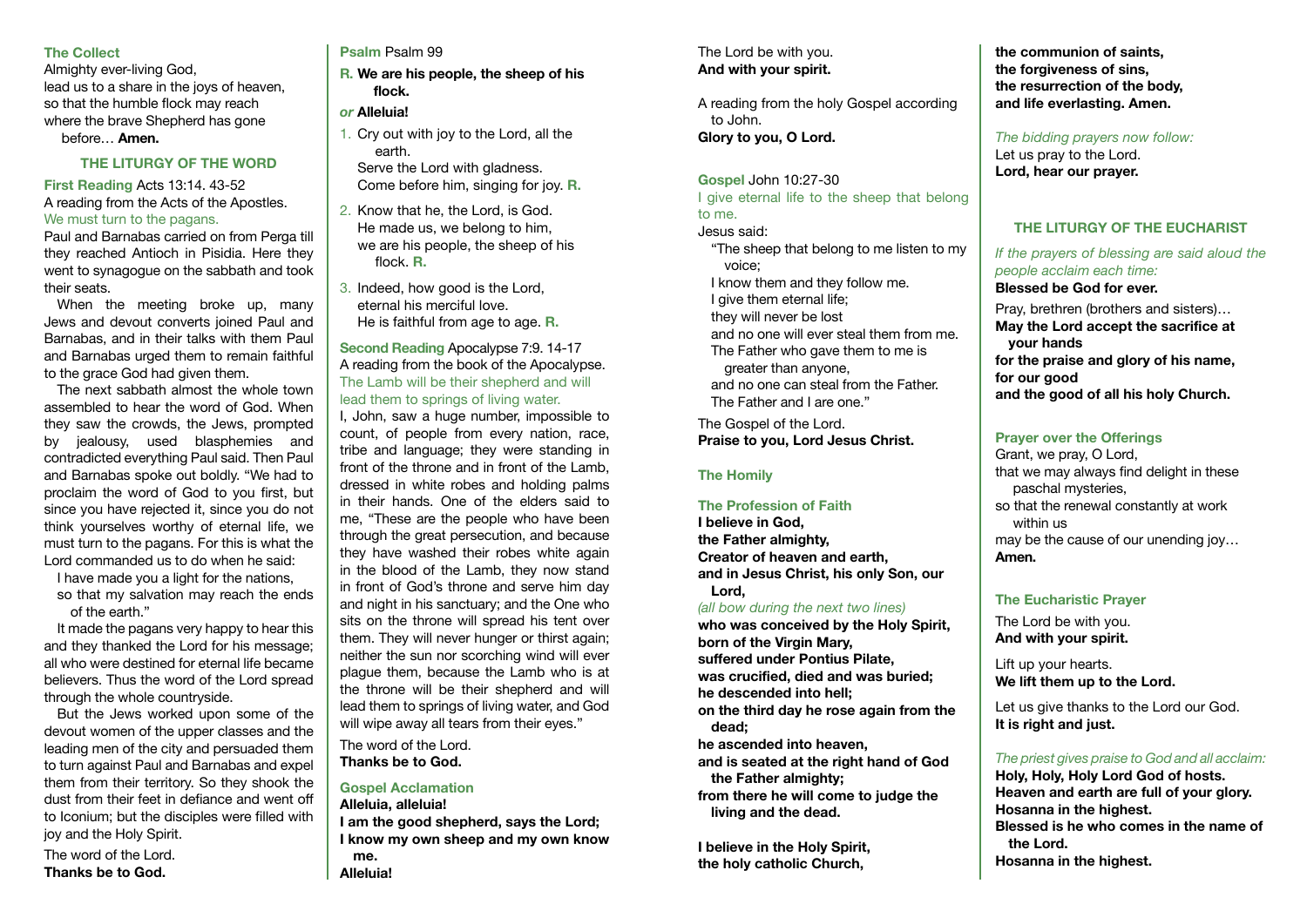**When we eat this Bread and drink this Cup, we proclaim your Death, O Lord, until you come again.**

*or*

**Save us, Saviour of the world, for by your Cross and Resurrection you have set us free.**

*At the end of the Eucharistic Prayer:*  **Amen.**

#### **The Communion Rite**

**Our Father, who art in heaven, hallowed be thy name; thy kingdom come, thy will be done on earth as it is in heaven. Give us this day our daily bread, and forgive us our trespasses, as we forgive those who trespass against us; and lead us not into temptation, but deliver us from evil.**

### Deliver us…

**For the kingdom, the power and the glory are yours now and for ever.**

The peace of the Lord be with you always. **And with your spirit.**

**Lamb of God, you take away the sins of the world, have mercy on us. Lamb of God, you take away the sins of the world, have mercy on us. Lamb of God, you take away the sins of the world, grant us peace.**

Behold the Lamb of God… **Lord, I am not worthy that you should enter under my roof, but only say the word and my soul shall be healed.**

#### **Communion Antiphon**

**I am the true vine and you are the branches, says the Lord. Whoever remains in me, and I in him, bears fruit in plenty, alleluia.**

### **Prayer after Communion**

Graciously be present to your people, we pray, O Lord, and lead those you have imbued with heavenly mysteries to pass from former ways to newness of life… **Amen.**

# **THE CONCLUDING RITES**

The Lord be with you. **And with your spirit.**

May almighty God bless you, the Father, and the Son, ⊕ and the Holy Spirit. **Amen.**

# *At the end of Mass the people respond:* **Thanks be to God.**

# **THE INTRODUCTORY RITES**

#### **Entrance Antiphon**

**O sing a new song to the Lord, for he has worked wonders; in the sight of the nations he has shown his deliverance, alleluia.**

*All make the Sign of the Cross as the priest says:*

*Priest* In the name of the Father and of the Son, and of the Holy Spirit.

# *People* **Amen.**

*The priest greets the people in one of these ways:* The grace of our Lord Jesus Christ.

and the love of God, and the communion of the Holy Spirit be with you all. **And with your spirit.**

#### *or*

Grace to you and peace from God our Father and the Lord Jesus Christ. **And with your spirit.**

*or*

The Lord be with you. **And with your spirit.**

### **Penitential Act**

*One of the following acts of penance is now made:*

**I confess to almighty God and to you, my brothers and sisters, that I have greatly sinned, in my thoughts and in my words, in what I have done and in what I have failed to do,**

# *(all strike their breast and say:)*

**through my fault, through my fault, through my most grievous fault;**

**therefore I ask blessed Mary ever-Virgin, all the Angels and Saints, and you, my brothers and sisters, to pray for me to the Lord our God.**

### *or*

Have mercy on us, O Lord. **For we have sinned against you.**

Show us, O Lord, your mercy. **And grant us your salvation.**

#### *or*

Lord, have mercy. *or* Kyrie, eleison. Lord, have mercy. Christ, have mercy. *or* Christe, eleison. **Christ, have mercy.** 

Lord, have mercy. *or* Kyrie, eleison. **Lord, have mercy.** 

*After the absolution all respond:* **Amen.**

# **The Gloria**

**Glory to God in the highest, and on earth peace to people of good will. We praise you, we bless you, we adore you, we glorify you, we give you thanks for your great glory, Lord God, heavenly King, O God, almighty Father. Lord Jesus Christ, Only Begotten Son, Lord God, Lamb of God, Son of the Father, you take away the sins of the world, have mercy on us; you take away the sins of the world, receive our prayer; you are seated at the right hand of the Father, have mercy on us. For you alone are the Holy One, you alone are the Lord, you alone are the Most High, Jesus Christ, with the Holy Spirit, in the glory of God the Father. Amen.**



The Green Redemptorist Mass Leaflet.© Redemptorist Publications, Wolf's Lane, Chawton, Hants, GU34 3HQ,<br>a registered charity limited by guarantee. Registered in England 03261721. www.rpbooks.co.uk<br>rp@rpbooks.co.uk Commission on English in the Liturgy Corporation. Psalms from the Grail Psalter reprinted by permission of HarperCollins Publishers Ltd © 1963. Bible reading excerpts from THE JERUSALEM BIBLE, © 1966 by Darton, Longman & Todd, LTD and Doubleday, a division of Random House, Inc. Reprinted by permission. All rights reserved. Concordat cum originali Ann Blackett. Imprimatur + Peter Doyle, Bishop of Northampton 13 July 2018. Permission granted for distribution in the dioceses of Scotland.

```
FSC
logo
```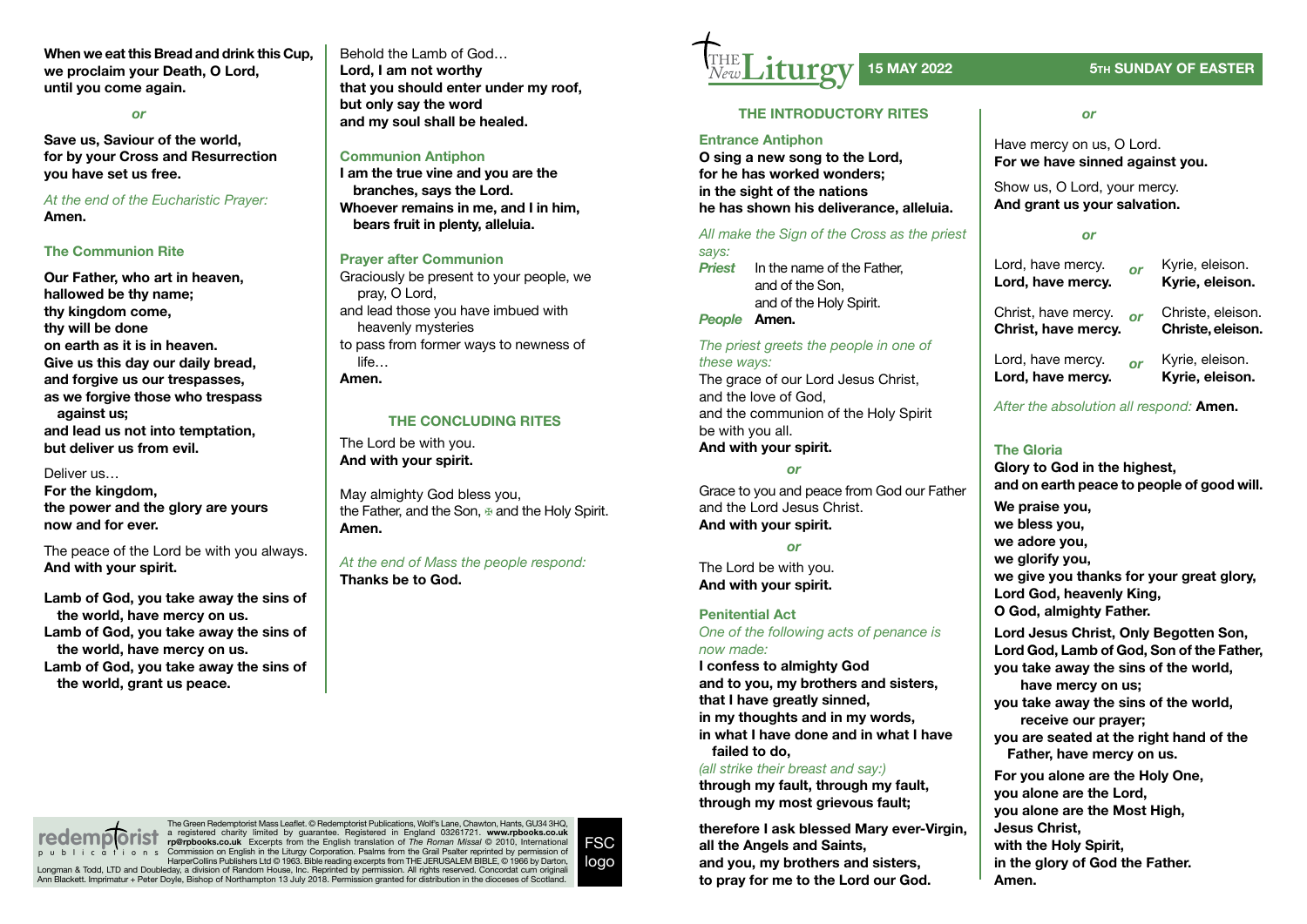# **The Collect**

- Almighty ever-living God, constantly accomplish the Paschal Mystery within us.
- that those you were pleased to make new in Holy Baptism
- may, under your protective care, bear much fruit

and come to the joys of life eternal… **Amen.**

# **THE LITURGY OF THE WORD**

## **First Reading** Acts 14:21-27 A reading from the Acts of the Apostles. They gave an account to the church of all that God had done with them.

Paul and Barnabas went back through Lystra and Iconium to Antioch. They put fresh heart into the disciples, encouraging them to persevere in the faith. "We all have to experience many hardships", they said, "before we enter the kingdom of God." In each of these churches they appointed elders, and with prayer and fasting they commended them to the Lord in whom they had come to believe.

They passed through Pisidia and reached Pamphylia. Then after proclaiming the word at Perga they went down to Attalia and from there sailed for Antioch, where they had originally been commended to the grace of God for the work they had now completed.

On their arrival they assembled the church and gave an account of all that God had done with them, and how he had opened the door of faith to the pagans.

The word of the Lord. **Thanks be to God.**

### **Psalm** Psalm 144

## **R. I will bless your name for ever, O God my King.**

# *or* **Alleluia!**

1. The Lord is kind and full of compassion, slow to anger, abounding in love. How good is the Lord to all, compassionate to all his creatures. **R.**

2. All your creatures shall thank you, O Lord, and your friends shall repeat their blessing.

They shall speak of the glory of your reign and declare your might, O God, to make known to men your mighty deeds and the glorious splendour of your reign. **R.**

3. Yours is an everlasting kingdom; your rule lasts from age to age. **R.**

**Second Reading** Apocalypse 21:1-5 A reading from the book of the Apocalypse. God will wipe away all tears from their eyes. I, John, saw a new heaven and a new earth; the first heaven and the first earth had disappeared now, and there was no longer any sea. I saw the holy city, and the new Jerusalem, coming down from God out of heaven, as beautiful as a bride all dressed for her husband. Then I heard a loud voice call from the throne, "You see this city? Here God lives among men. He will make his home among them; they shall be his people, and he will be their God; his name is Godwith-them. He will wipe away all tears from their eyes; there will be no more death, and no more mourning or sadness. The world of the past has gone."

Then the One sitting on the throne spoke: "Now I am making the whole of creation new."

The word of the Lord. **Thanks be to God.**

### **Gospel Acclamation**

**Alleluia, alleluia! Jesus said: "I give you a new commandment: love one another, just as I have loved you." Alleluia!**

The Lord be with you. **And with your spirit.**

A reading from the holy Gospel according to John. **Glory to you, O Lord.** 

#### **Gospel** John 13:31-35

I give you a new commandment: love one another.

When Judas had gone Jesus said:

"Now has the Son of Man been glorified, and in him God has been glorified. If God has been glorified in him, God will in turn glorify him in himself, and will glorify him very soon. My little children, I shall not be with you much longer. I give you a new commandment: love one another; just as I have loved you. you also must love one another. By this love you have for one another, everyone will know that you are my disciples."

The Gospel of the Lord.

**Praise to you, Lord Jesus Christ.**

# **The Homily**

### **The Profession of Faith**

**I believe in God, the Father almighty, Creator of heaven and earth, and in Jesus Christ, his only Son, our Lord,** *(all bow during the next two lines)* **who was conceived by the Holy Spirit, born of the Virgin Mary, suffered under Pontius Pilate, was crucified, died and was buried; he descended into hell; on the third day he rose again from the dead; he ascended into heaven, and is seated at the right hand of God the Father almighty; from there he will come to judge the living and the dead.**

**I believe in the Holy Spirit, the holy catholic Church, the communion of saints, the forgiveness of sins, the resurrection of the body, and life everlasting. Amen.**

*The bidding prayers now follow:* Let us pray to the Lord. **Lord, hear our prayer.**

# **THE LITURGY OF THE EUCHARIST**

#### *If the prayers of blessing are said aloud the people acclaim each time:*  **Blessed be God for ever.**

Pray, brethren (brothers and sisters)… **May the Lord accept the sacrifice at your hands for the praise and glory of his name, for our good and the good of all his holy Church.**

# **Prayer over the Offerings**

O God, who by the wonderful exchange effected in this sacrifice have made us partakers of the one supreme Godhead, grant, we pray, that, as we have come to know your truth, we may make it ours by a worthy way of life… **Amen.**

## **The Eucharistic Prayer**

The Lord be with you. **And with your spirit.**

Lift up your hearts. **We lift them up to the Lord.**

Let us give thanks to the Lord our God. **It is right and just.**

### *The priest gives praise to God and all acclaim:*

**Holy, Holy, Holy Lord God of hosts. Heaven and earth are full of your glory. Hosanna in the highest. Blessed is he who comes in the name of the Lord. Hosanna in the highest.**

### *After the Consecration we acclaim the mystery of faith:*

**We proclaim your Death, O Lord, and profess your Resurrection until you come again.**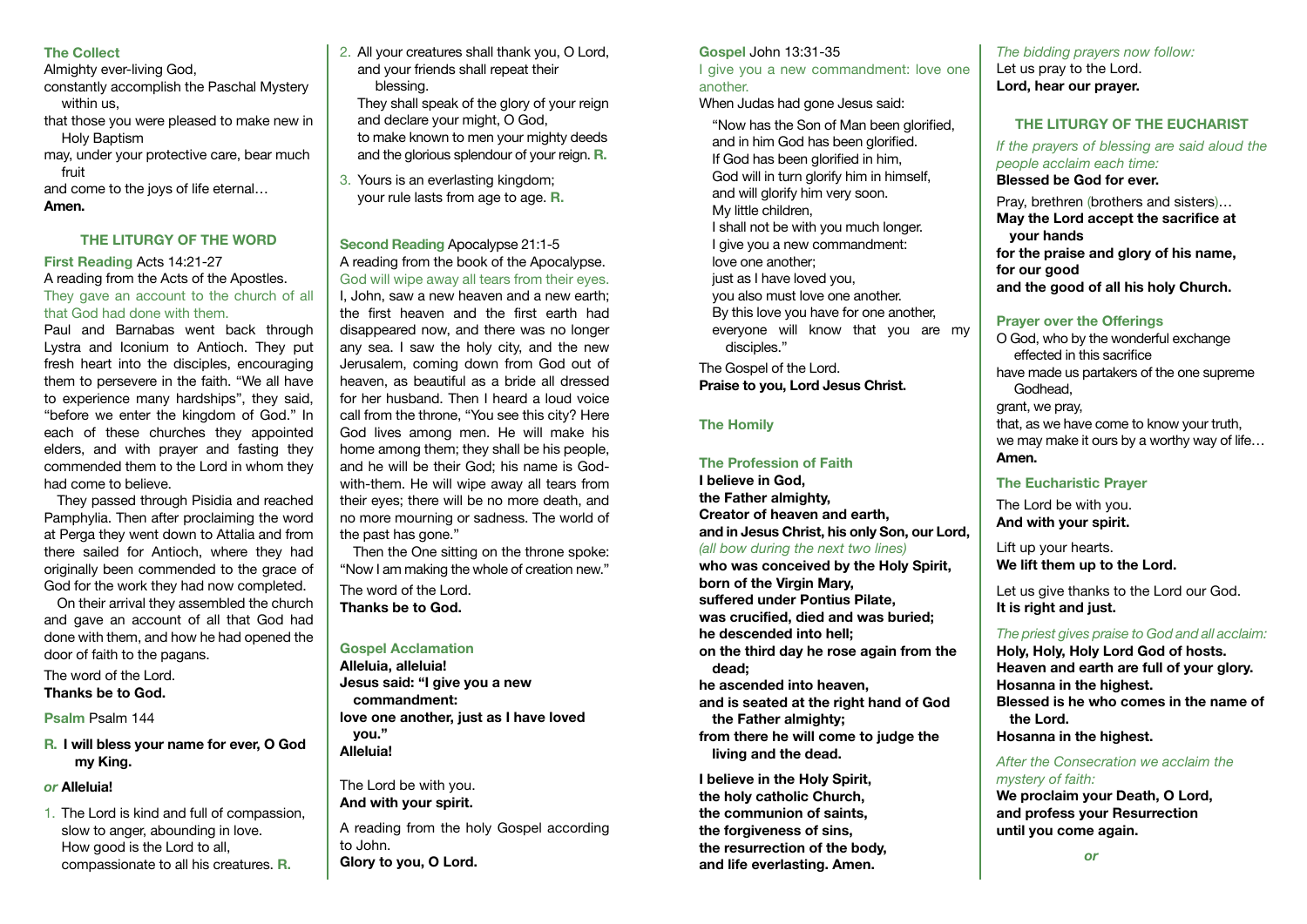#### *The priest gives praise to God and all acclaim:*

**Holy, Holy, Holy Lord God of hosts. Heaven and earth are full of your glory. Hosanna in the highest. Blessed is he who comes in the name of the Lord.**

**Hosanna in the highest.**

# *After the Consecration we acclaim the mystery of faith:*

**We proclaim your Death, O Lord, and profess your Resurrection until you come again.**

#### *or*

**When we eat this Bread and drink this Cup, we proclaim your Death, O Lord, until you come again.**

#### *or*

**Save us, Saviour of the world, for by your Cross and Resurrection you have set us free.**

## *At the end of the Eucharistic Prayer:*  **Amen.**

#### **The Communion Rite**

**Our Father, who art in heaven, hallowed be thy name; thy kingdom come, thy will be done on earth as it is in heaven. Give us this day our daily bread, and forgive us our trespasses, as we forgive those who trespass against us; and lead us not into temptation,**

**but deliver us from evil.**

#### Deliver us…

**For the kingdom, the power and the glory are yours now and for ever.**

The peace of the Lord be with you always. **And with your spirit.**

**Lamb of God, you take away the sins of the world, have mercy on us. Lamb of God, you take away the sins of the world, have mercy on us. Lamb of God, you take away the sins of the world, grant us peace.**

Behold the Lamb of God… **Lord, I am not worthy that you should enter under my roof, but only say the word and my soul shall be healed.**

#### **Communion Antiphon**

**If you love me, keep my commandments, says the Lord, and I will ask the Father and he will send you another Paraclete, to abide with you for ever, alleluia.**

### **Prayer after Communion**

Almighty ever-living God, who restore us to eternal life in the Resurrection of Christ, increase in us, we pray, the fruits of this paschal Sacrament and pour into our hearts the strength of this saving food…

**Amen.**

# **THE CONCLUDING RITES**

The Lord be with you. **And with your spirit.**

May almighty God bless you, the Father, and the Son, ⊕ and the Holy Spirit. **Amen.**

> FSC logo

## *At the end of Mass the people respond:* **Thanks be to God.**

**22 MAY 2022 6th SUNDAY OF EASTER Liturgy** 

# **THE INTRODUCTORY RITES**

#### **Entrance Antiphon**

**Proclaim a joyful sound and let it be heard; proclaim to the ends of the earth: The Lord has freed his people, alleluia.**

# *All make the Sign of the Cross as the priest*

*says:*

*Priest* In the name of the Father, and of the Son, and of the Holy Spirit.

# *People* **Amen.**

*The priest greets the people in one of these ways:*

The grace of our Lord Jesus Christ. and the love of God, and the communion of the Holy Spirit be with you all. **And with your spirit.**

#### *or*

Grace to you and peace from God our Father and the Lord Jesus Christ. **And with your spirit.**

#### *or*

The Lord be with you. **And with your spirit.**

# **Penitential Act** *One of the following acts of penance is*

*now made:*

**I confess to almighty God and to you, my brothers and sisters, that I have greatly sinned, in my thoughts and in my words, in what I have done and in what I have failed to do,**

### *(all strike their breast and say:)*

**through my fault, through my fault, through my most grievous fault;**

**therefore I ask blessed Mary ever-Virgin, all the Angels and Saints, and you, my brothers and sisters, to pray for me to the Lord our God.**

# Have mercy on us, O Lord. **For we have sinned against you.**

Show us, O Lord, your mercy. **And grant us your salvation.**

#### *or*

Lord, have mercy. *or* Kyrie, eleison. **Lord, have mercy.** Christ, have mercy. **or** Christe, eleison.<br>**Christ, have mercy. Christe, eleison. Christ, have mercy.** Lord, have mercy. *or* Kyrie, eleison. Lord, have mercy.

*After the absolution all respond:* **Amen.**

### **The Gloria**

**Glory to God in the highest, and on earth peace to people of good will. We praise you,**

**we bless you, we adore you, we glorify you, we give you thanks for your great glory,**

**Lord God, heavenly King, O God, almighty Father.**

**Lord Jesus Christ, Only Begotten Son, Lord God, Lamb of God, Son of the Father, you take away the sins of the world, have mercy on us; you take away the sins of the world, receive our prayer;**

**you are seated at the right hand of the Father, have mercy on us.**

**For you alone are the Holy One, you alone are the Lord, you alone are the Most High, Jesus Christ, with the Holy Spirit, in the glory of God the Father. Amen.**

# **The Collect**

Grant, almighty God, that we may celebrate with heartfelt devotion these days of joy, which we keep in honour of the risen Lord. and that what we relive in remembrance we may always hold to in what we do… **Amen.**

The Green Redemptorist Mass Leaflet.© Redemptorist Publications, Wolf's Lane, Chawton, Hants, GU34 3HQ,<br>a registered charity limited by guarantee. Registered in England 03261721. www.rpbooks.co.uk<br>rp@rpbooks.co.uk Commission on English in the Liturgy Corporation. Psalms from the Grail Psalter reprinted by permission of HarperCollins Publishers Ltd © 1963. Bible reading excerpts from THE JERUSALEM BIBLE, © 1966 by Darton, Longman & Todd, LTD and Doubleday, a division of Random House, Inc. Reprinted by permission. All rights reserved. Concordat cum originali<br>Ann Blackett. Imprimatur + Peter Doyle, Bishop of Northampton 13 July 2018. Permissi **redemp orist** publications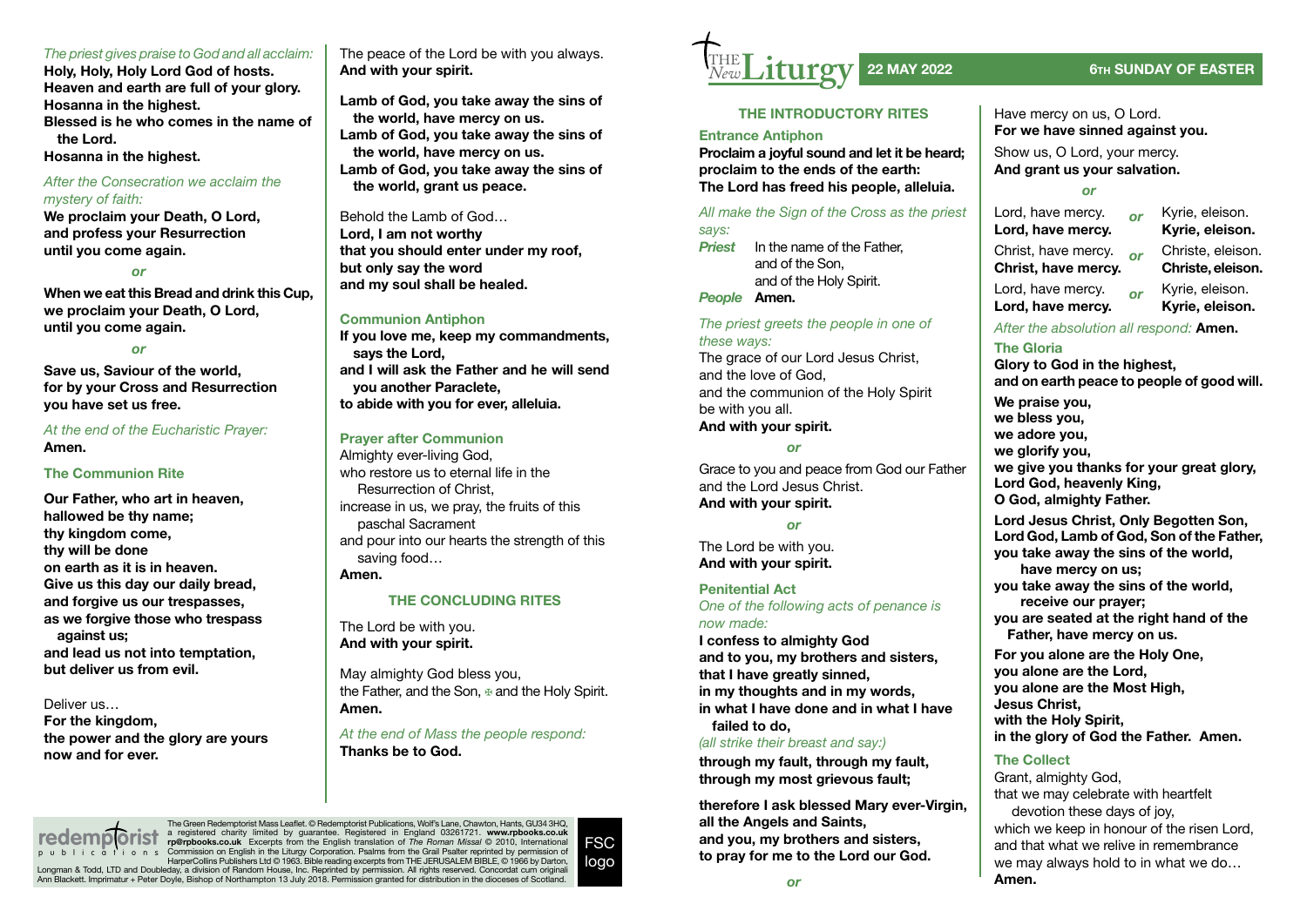# **THE LITURGY OF THE WORD First Reading** Acts 15:1-2. 22-29 A reading from the Acts of the Apostles.

It has been decided by the Holy Spirit and by ourselves not to saddle you with any burden beyond these essentials.

Some men came down from Judaea and taught the brothers, "Unless you have yourselves circumcised in the tradition of Moses you cannot be saved." This led to disagreement, and after Paul and Barnabas had had a long argument with these men it was arranged that Paul and Barnabas and others of the church should go up to Jerusalem and discuss the problem with the apostles and elders.

Then the apostles and elders decided to choose delegates to send to Antioch with Paul and Barnabas; the whole church concurred with this. They chose Judas known as Barsabbas and Silas, both leading men in the brotherhood, and gave them this letter to take with them:

"The apostles and elders, your brothers, send greetings to the brothers of pagan birth in Antioch, Syria and Cilicia. We hear that some of our members have disturbed you with their demands and have unsettled your minds. They acted without any authority from us, and so we have decided unanimously to elect delegates and to send them to you with Barnabas and Paul, men we highly respect who have dedicated their lives to the name of our Lord Jesus Christ. Accordingly we are sending you Judas and Silas, who will confirm by word of mouth what we have written in this letter. It has been decided by the Holy Spirit and by ourselves not to saddle you with any burden beyond these essentials: you are to abstain from food sacrificed to idols, from blood, from the meat of strangled animals and from fornication. Avoid these, and you will do what is right. Farewell."

The word of the Lord. **Thanks be to God.**

**Psalm** Psalm 66

- **R. Let the peoples praise you, O God; let all the peoples praise you.**
- *or* **Alleluia!**
- 1. O God, be gracious and bless us and let your face shed its light upon us. So will your ways be known upon earth and all nations learn your saving help. **R.**
- 2. Let the nations be glad and exult for you rule the world with justice. With fairness you rule the peoples, you guide the nations on earth. **R.**
- 3. Let the peoples praise you, O God; let all the peoples praise you. May God still give us his blessing till the ends of the earth revere him. **R.**

#### **Second Reading**

Apocalypse 21:10-14. 22-23 A reading from the book of the Apocalypse. He showed me the holy city coming down out of heaven.

In the spirit, the angel took me to the top of an enormous high mountain and showed me Jerusalem, the holy city, coming down from God out of heaven. It had all the radiant glory of God and glittered like some precious jewel of crystal-clear diamond. The walls of it were of a great height, and had twelve gates; at each of the twelve gates there was an angel, and over the gates were written the names of the twelve tribes of Israel; on the east there were three gates, on the north three gates, on the south three gates, and on the west three gates. The city walls stood on twelve foundation stones, each one of which bore the name of one of the twelve apostles of the Lamb.

I saw that there was no temple in the city since the Lord God Almighty and the Lamb were themselves the temple, and the city did not need the sun or the moon for light, since it was lit by the radiant glory of God and the Lamb was a lighted torch for it.

The word of the Lord. **Thanks be to God.**

## **Gospel Acclamation**

**Alleluia, alleluia! Jesus said: "If anyone loves me he will keep my word, and my Father will love him, and we shall come to him." Alleluia!**

# The Lord be with you. **And with your spirit.**

A reading from the holy Gospel according to John. **Glory to you, O Lord.** 

**Gospel** John 14:23-29

The Holy Spirit will remind you of all I have said to you.

Jesus said to his disciples:

"If anyone loves me he will keep my word, and my Father will love him, and we shall come to him

and make our home with him.

Those who do not love me do not keep my words.

And my word is not my own:

it is the word of the one who sent me. I have said these things to you

while still with you:

but the Advocate, the Holy Spirit, whom the Father will send in my name,

will teach you everything

and remind you of all I have said to you. Peace I bequeath to you,

my own peace I give you,

- a peace the world cannot give, this is my gift to you.
- Do not let your hearts be troubled or afraid.

You heard me say:

I am going away, and shall return.

If you loved me you would have been glad to know that I am going to the Father,

for the Father is greater than I.

I have told you this now before it happens,

so that when it does happen you may believe."

The Gospel of the Lord. **Praise to you, Lord Jesus Christ.**

# **The Homily**

### **The Profession of Faith**

**I believe in God, the Father almighty, Creator of heaven and earth, and in Jesus Christ, his only Son, our Lord,**

*(all bow during the next two lines)*

**who was conceived by the Holy Spirit, born of the Virgin Mary, suffered under Pontius Pilate, was crucified, died and was buried; he descended into hell; on the third day he rose again from the dead; he ascended into heaven, and is seated at the right hand of God the Father almighty; from there he will come to judge the living and the dead.**

**I believe in the Holy Spirit, the holy catholic Church, the communion of saints, the forgiveness of sins, the resurrection of the body, and life everlasting. Amen.**

## *The bidding prayers now follow:*

Let us pray to the Lord. **Lord, hear our prayer.**

# **THE LITURGY OF THE EUCHARIST**

*If the prayers of blessing are said aloud the people acclaim each time:* 

## **Blessed be God for ever.**

Pray, brethren (brothers and sisters)… **May the Lord accept the sacrifice at your hands**

**for the praise and glory of his name, for our good**

**and the good of all his holy Church.**

### **Prayer over the Offerings**

May our prayers rise up to you, O Lord, together with the sacrificial offerings, so that, purified by your graciousness. we may be conformed to the mysteries of your mighty love… **Amen.**

# **The Eucharistic Prayer**

The Lord be with you. **And with your spirit.**

Lift up your hearts. **We lift them up to the Lord.**

Let us give thanks to the Lord our God. **It is right and just.**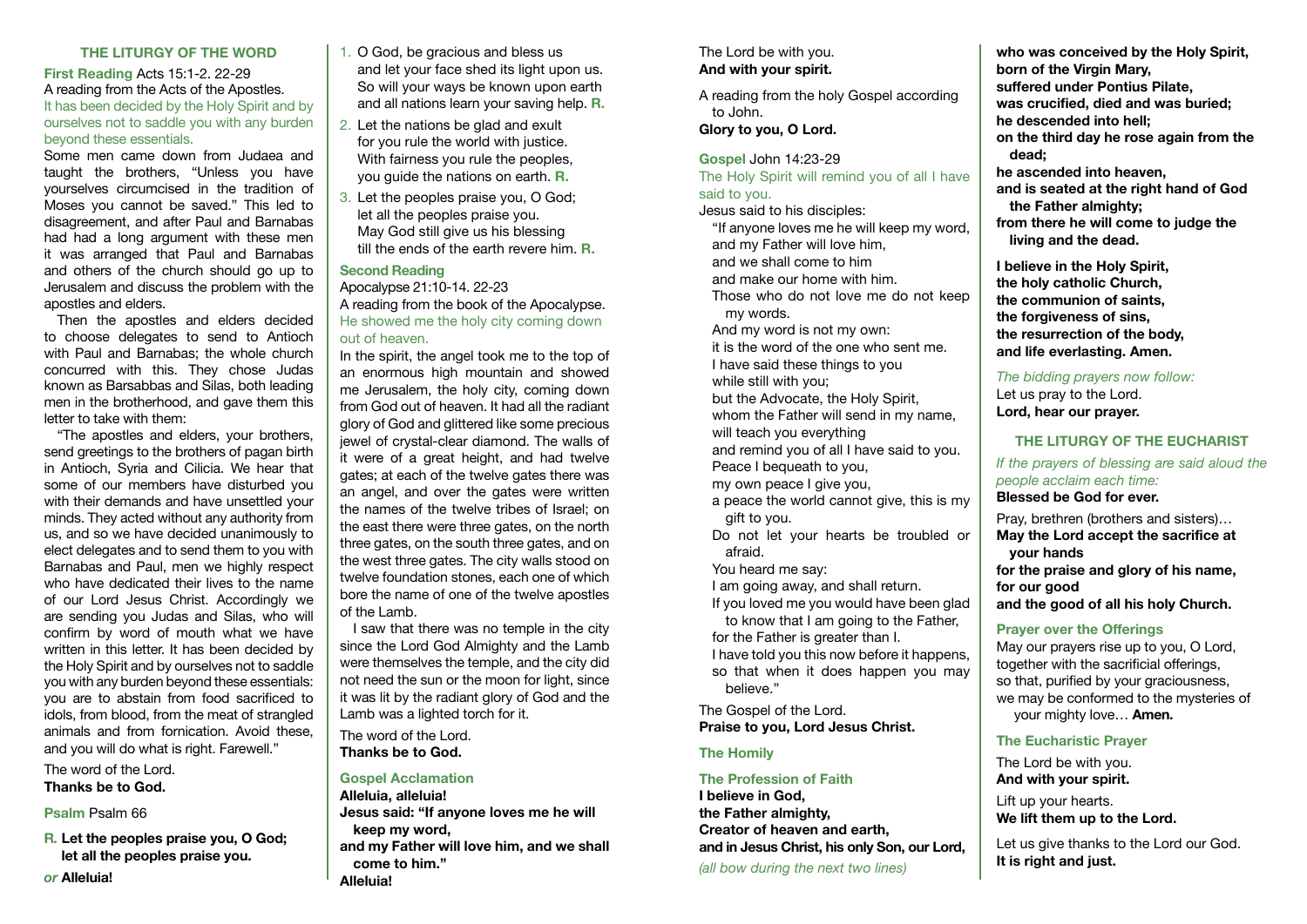# *After the Consecration we acclaim the mystery of faith:*

**We proclaim your Death, O Lord, and profess your Resurrection until you come again.**

*or*

**When we eat this Bread and drink this Cup, we proclaim your Death, O Lord, until you come again.**

*or*

**Save us, Saviour of the world, for by your Cross and Resurrection you have set us free.**

*At the end of the Eucharistic Prayer:*  **Amen.**

## **The Communion Rite**

**Our Father, who art in heaven, hallowed be thy name; thy kingdom come, thy will be done on earth as it is in heaven. Give us this day our daily bread, and forgive us our trespasses, as we forgive those who trespass against us; and lead us not into temptation,**

**but deliver us from evil.**

### Deliver us…

**For the kingdom, the power and the glory are yours now and for ever.**

The peace of the Lord be with you always. **And with your spirit.**

**Lamb of God, you take away the sins of the world, have mercy on us. Lamb of God, you take away the sins of the world, have mercy on us. Lamb of God, you take away the sins of the world, grant us peace.**

Behold the Lamb of God… **Lord, I am not worthy that you should enter under my roof, but only say the word and my soul shall be healed.**

# **Communion Antiphon**

**Father, I pray that they may be one as we also are one, alleluia.**

## **Prayer after Communion**

Hear us, O God our Saviour, and grant us confidence, that through these sacred mysteries there will be accomplished in the body of the whole Church what has already come to pass in Christ her Head… **Amen.**

# **THE CONCLUDING RITES**

The Lord be with you. **And with your spirit.**

May almighty God bless you, the Father, and the Son,  $\mathbb F$  and the Holy Spirit. **Amen.**

*At the end of Mass the people respond:* **Thanks be to God.**

**29 MAY 2022 (E,W & S) 7th SUNDAY OF EASTER Liturgy** 

## **THE INTRODUCTORY RITES**

#### **Entrance Antiphon**

**O Lord, hear my voice, for I have called to you; of you my heart has spoken: Seek his face;**

**hide not your face from me, alleluia.**

*All make the Sign of the Cross as the priest says: Priest* In the name of the Father,

and of the Son, and of the Holy Spirit.

*People* **Amen.**

*The priest greets the people in one of these ways:*

The grace of our Lord Jesus Christ. and the love of God, and the communion of the Holy Spirit be with you all. **And with your spirit.**

*or* Grace to you and peace from God our Father

and the Lord Jesus Christ. **And with your spirit.**

*or* The Lord be with you. **And with your spirit.**

## **Penitential Act**

*One of the following acts of penance is now made:*

**I confess to almighty God and to you, my brothers and sisters, that I have greatly sinned, in my thoughts and in my words, in what I have done and in what I have failed to do,**

# *(all strike their breast and say:)*

**through my fault, through my fault, through my most grievous fault;**

**therefore I ask blessed Mary ever-Virgin, all the Angels and Saints, and you, my brothers and sisters, to pray for me to the Lord our God.**

*or*

Have mercy on us, O Lord. **For we have sinned against you.**

Show us, O Lord, your mercy. **And grant us your salvation.**

## *or*

| Lord, have mercy.<br>Lord, have mercy.     | or | Kyrie, eleison.<br>Kyrie, eleison.     |
|--------------------------------------------|----|----------------------------------------|
| Christ, have mercy.<br>Christ, have mercy. | or | Christe, eleison.<br>Christe, eleison. |
| Lord, have mercy.<br>Lord, have mercy.     | or | Kyrie, eleison.<br>Kyrie, eleison.     |

*After the absolution all respond:* **Amen.**

# **The Gloria**

**Glory to God in the highest, and on earth peace to people of good will. We praise you, we bless you, we adore you, we glorify you, we give you thanks for your great glory, Lord God, heavenly King, O God, almighty Father.**

**Lord Jesus Christ, Only Begotten Son, Lord God, Lamb of God, Son of the Father, you take away the sins of the world,**

**have mercy on us; you take away the sins of the world, receive our prayer;**

**you are seated at the right hand of the Father, have mercy on us.**

**For you alone are the Holy One, you alone are the Lord, you alone are the Most High, Jesus Christ, with the Holy Spirit, in the glory of God the Father. Amen.**

**redemp orist** publications

The Green Redemptorist Mass Leaflet.© Redemptorist Publications, Wolf's Lane, Chawton, Hants, GU34 3HQ,<br>a registered charity limited by guarantee. Registered in England 03261721. www.rpbooks.co.uk<br>rp@rpbooks.co.uk Commission on English in the Liturgy Corporation. Psalms from the Grail Psalter reprinted by permission of HarperCollins Publishers Ltd © 1963. Bible reading excerpts from THE JERUSALEM BIBLE, © 1966 by Darton, Longman & Todd, LTD and Doubleday, a division of Random House, Inc. Reprinted by permission. All rights reserved. Concordat cum originali Ann Blackett. Imprimatur + Peter Doyle, Bishop of Northampton 13 July 2018. Permission granted for distribution in the dioceses of Scotland.

FSC logo